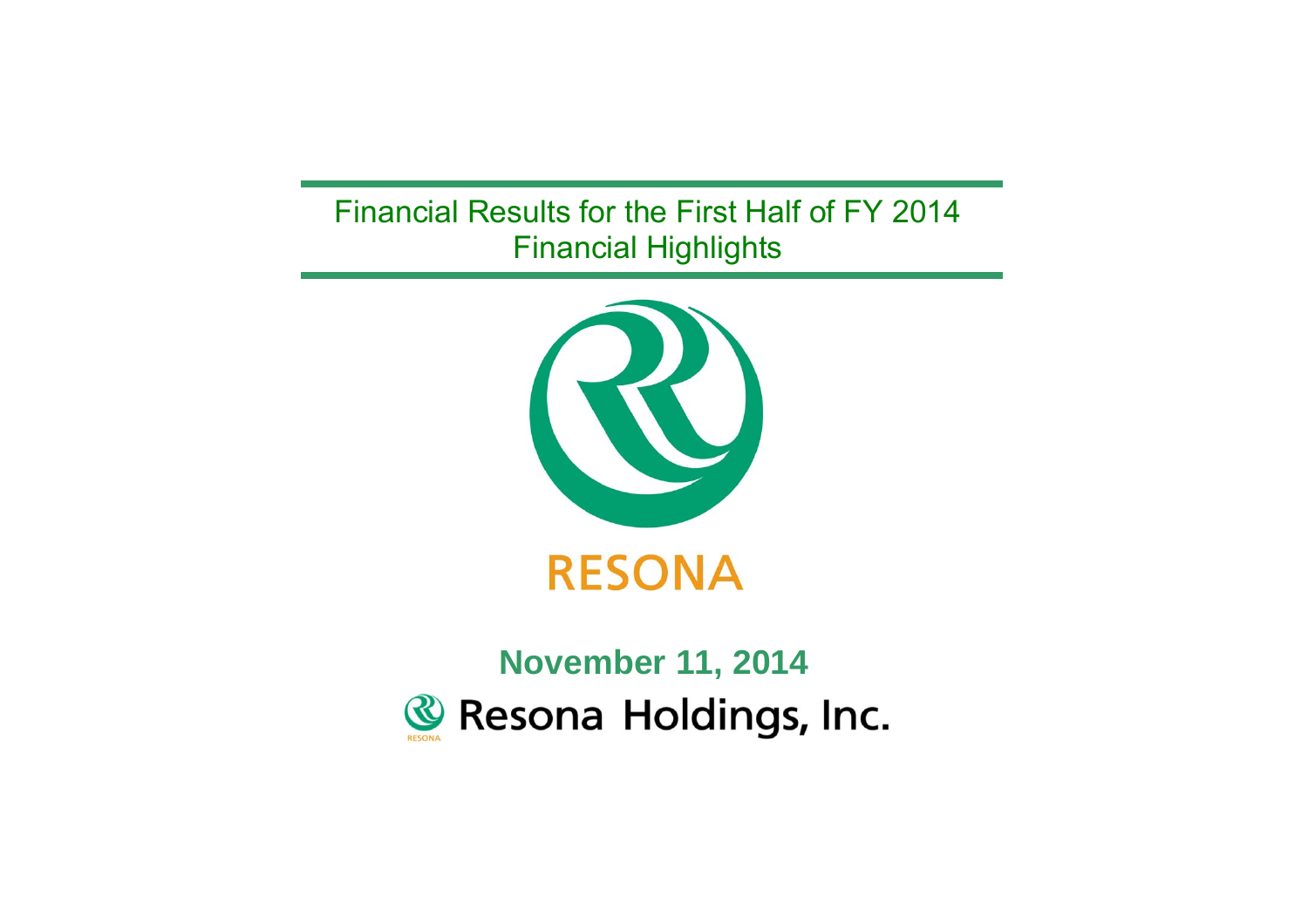### I. Financial Highlights for the First Half of Fiscal Year 2014

#### (Billions of Yen)

#### Posted Y132.7 bn of consolidated net interim income (Pages 1,2)

- $\frac{1}{2}$  Increased by Y10.6 bn (+8.7%) YoY, and exceeded the forecast by Y58.7 bn (+79.3%)
- ・YoY increase mainly due to Y9.9 bn increase in gain from reversal of credit expenses ・Increase from the forecast mainly attributable to 1) stronger-than-expected top-line
- income, 2) net gains on stocks exceeding the forecast by Y18.4bn (total of 3 group banks) and 3) credit-related expenses below the forecast by Y35.6 bn.

#### Top-line income : Steady progress towards the goal of turning it around (Pages 2,3,4)

- $\approx$  Actual net operating profit (total of 3 group banks) increased by Y1.3 bn (+1.1%) YoY and exceeded the forecast by Y11.4 bn (+10.5%)
- ・Loan balance has grown by Y350.1bn ( +1.3%) YoY, with a trend of increase sustained.
- ⇒ Loan balance excluding loans to government-related entities increased by approx. Y430.0 bn (+1.7%) YoY.
- ・Loan-to-deposit spread (domestic operation, total of 3 group banks): 1.37%, declined 8bps YoY
- ・Fee income (total of 3 group banks): Increased by Y2.8 bn (+5.7%) YoY, insurance sale and real estate brokerage businesses expanded
- ・Posted Y9.4 bn\*1 of net gains on bonds through accurate interpretation of the prevailing interest rate environment
- ・Reduced operating expenses (total of 3 group banks) by Y1.8bn through strengthened efforts for low-cost operation

#### Financial ground: Soundness strengthened even further (Page 5,7)

- ・NPL ratio as of Sep. 30, 2014 at 1.60% (total of 3 group banks), Classified claims (NPL, total of 3 group banks) steadily decreased
- ・Unrealized gain on available-for-sale securities as of Sep. 30, 2014: Y424.3 bn (total of 3 group banks) , unrealized gain increased
- ・Consolidated capital adequacy ratio (Domestic Std.): 13.71% (preliminary)
- ・Consolidated common equity Tier1 ratio (Int'l Std.): 7.15% (reference)

#### Public funds: Fully repaid the public funds received under the Deposit Insurance Law (Page 6)

- => Total amount repaid: Y3tn (injected amount basis),
- Amount of public funds to be repaid: Y128.0 bn (injected amount basis)
- ・In June 2014: Paid Y32.0 bn (injected amount basis) as special preferred dividends for a repayment of RCC preferred shares
- ・In July 2014: Fully repaid the public funds injected under the Deposit Insurance Law by repurchasing and cancelling Y196.0 bn (injected amount basis) of DIC preferred shares

**122.0132.7** $(1.9)$  (1.9) **+3.3 +9.9**  $+0.8$   $+0.3$ +**Y10.6 bn**Of which, Operating expenses +1.8 Retirement benefit expenses (3.7) Of which, Gross operating profit (0.4)

Analysis on year-on-year change in consolidated net interim income

1H FY'13net interim operating expenses on stocks expenses incomeGrossprofit Operating Net gains Net credit **Other** gains/ losses, net Incometaxes and net interim other1H FY'14income

| Resona Holdings | 1H FY2014 |               | (Announced<br>in May 2014) | Resona Holdings        | <b>1H FY2014</b> |               | (Announced<br>in May 2014) |  |
|-----------------|-----------|---------------|----------------------------|------------------------|------------------|---------------|----------------------------|--|
| (Consolidated)  |           | YoY<br>change | Change from<br>forecast    | (Non-consolidated)     |                  | YoY<br>change | Change from<br>forecast    |  |
| Ordinary profit | 187.7     | $+13.3$       | $+71.2$                    | <b>Ordinary profit</b> | 24.1             | (98.4)        | $+0.6$                     |  |
| Net interim     | 132.7     | $+10.6$       | $+58.7$                    | Net interim            | 24.2             | (99.0)        | $+0.7$                     |  |

|                                                                | Total of 3 group banks<br>(Non-consolidated) |                      | (Announced<br>in May 2014) | Resona Bank |                               | (Announced<br>in May 2014) |        | Saitama Resona Bank | (Announced<br>in May 2014) |        | Kinki Osaka Bank                | (Announced<br>in May 2014) |
|----------------------------------------------------------------|----------------------------------------------|----------------------|----------------------------|-------------|-------------------------------|----------------------------|--------|---------------------|----------------------------|--------|---------------------------------|----------------------------|
|                                                                |                                              | 1H FY2014 YoY change | Change from<br>forecast    |             | (Non-consolidated) YoY change | Change from<br>forecast    |        | YoY change:         | Change from<br>forecast    |        | I (Non-consolidated) YoY change | Change from<br>forecast    |
| <b>Gross operating profit</b>                                  | 285.3                                        | (0.4)                | $+6.8$                     | 191.5       | $+2.4$                        | $+5.5$                     | 68.1   | (0.8)               | $+0.6$                     | 25.7   | (2.0)                           | $+1.2$                     |
| Operating expenses                                             | (165.8)                                      | $+1.8$               | $+4.7$                     | (108.9)     | $+1.2$                        | $+3.1$                     | (38.1) | $+0.0$              | $+0.4$                     | (18.7) | $+0.5$                          | $+0.7$                     |
| Actual net operating profit*2                                  | 119.4                                        | $+1.3$               | $+11.4$                    | 82.5        | $+3.6$                        | $+8.5$                     | 30.0   | (0.8)               | $+1.0$                     | 6.9    | (1.5)                           | $+1.9$                     |
| Cost income ratio (after<br>NPL disposal in the trust account) | 58.1%                                        | $(0.5) \%$           |                            | 56.8%       | $(1.4)\%$                     |                            | 55.9%  | $+0.6\%$            |                            | 73.0%  | $+3.4%$                         |                            |

\*1. Net gains/(losses) on bonds + derivatives (relating bonds)

\*2. Actual net operating profit: net operating profit before NPL disposal in the trust account and before provision to general reserve for possible loan losses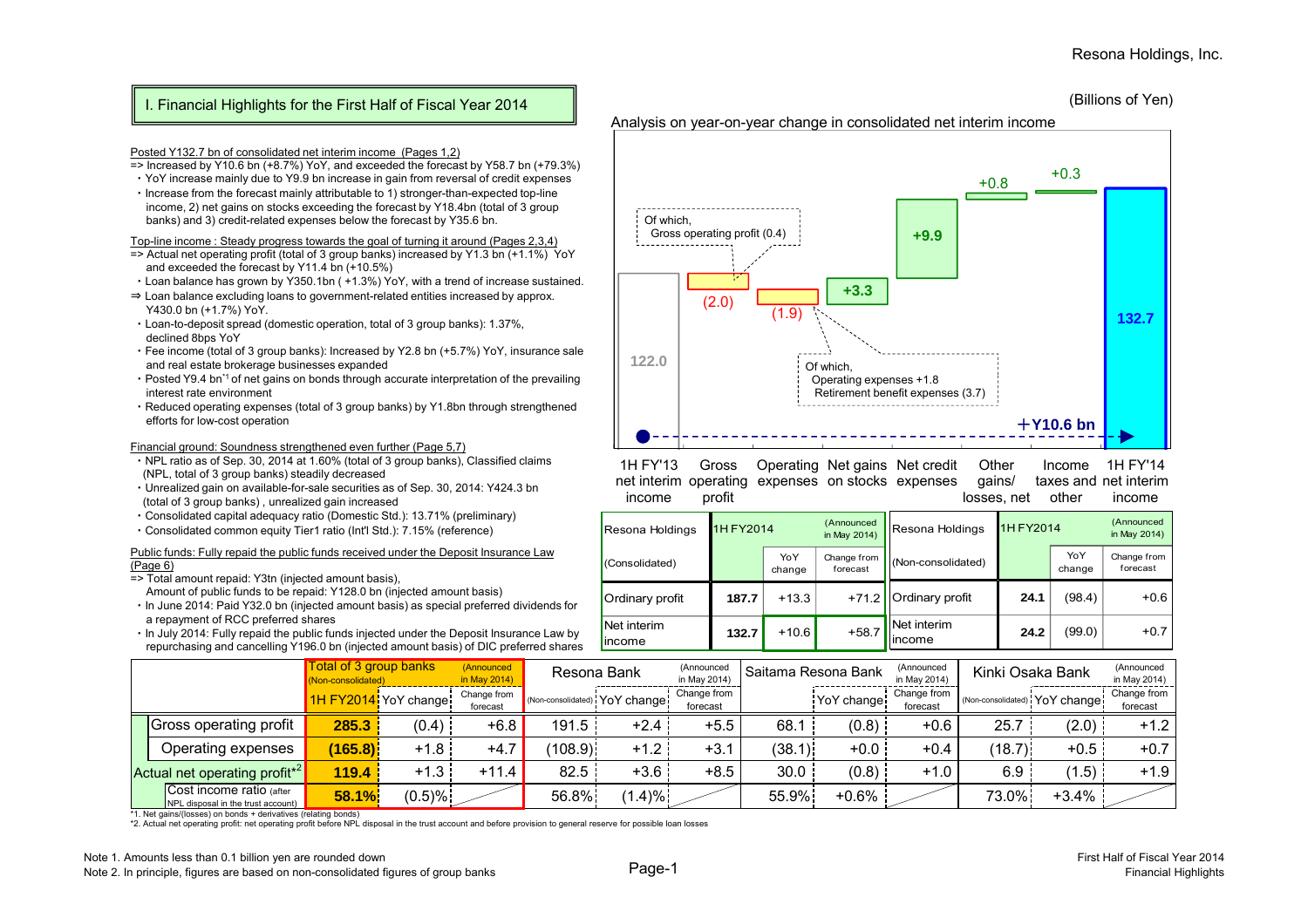| II. Outline of Financial Results for 1H of FY2014     |                        |                        |                   |                          |                               |         |                   |             | (Billions of Yen)                                                                                                                    |
|-------------------------------------------------------|------------------------|------------------------|-------------------|--------------------------|-------------------------------|---------|-------------------|-------------|--------------------------------------------------------------------------------------------------------------------------------------|
|                                                       | <b>Resona Holdings</b> |                        |                   |                          | <b>Total of 3 group banks</b> |         |                   |             | Factors accounting for the difference                                                                                                |
|                                                       | Consolidated)<br>(A)   | YoY change $(A) - (B)$ | <b>Difference</b> | Von-consolidated)<br>(B) | YoY change                    | Resona  | Saitama<br>Resona | Kinki Osaka | (A)-(B) (Approx. figures)<br>RC: Resona Card, RG: Resona subsidiaries                                                                |
| <b>Gross operating profit</b>                         | 310.4                  | (2.0)                  | $+25.0$           | 285.3                    | (0.4)                         | 191.5   | 68.1              | 25.7        |                                                                                                                                      |
| (1) Net interest income                               | 210.1                  | (5.1)                  | $+3.9$            | 206.2                    | (4.6)                         | 130.4   | 56.3              |             | 19.4 RC 1.2 bn and other                                                                                                             |
| Income from loans<br>and deposits                     |                        |                        |                   | 175.9                    | (8.4)                         | 110.3   | 48.3              | 17.3        | Domestic operations, Banking account and<br>Deposits include NCDs                                                                    |
| (2) Trust fees                                        | 11.2                   | (0.6)                  | (0.0)             | 11.2                     | (0.6)                         | 11.2    |                   |             |                                                                                                                                      |
| Fees and commission<br>(3)<br>income                  | 72.5                   | $+1.9$                 | $+20.6$           | 51.9                     | $+2.8$                        | 36.7    | 10.1              |             | 5.0 RG 13.5 bn, RC 6.6 bn and other                                                                                                  |
| (4) Other operating income                            | 16.4                   | $+1.8$                 | $+0.4$            | 15.9                     | $+1.9$                        | 13.0    | 1.6               | 1.2         |                                                                                                                                      |
| Net gains/(losses)<br>on bonds                        | 9.4                    | (1.2)                  | —                 | 9.4                      | (1.2)                         | 7.0     | 1.2               | 1.1         | Net gains on bonds + derivatives (relating<br>bonds)                                                                                 |
| Actual net operating profit                           |                        |                        |                   | 119.4                    | $+1.3$                        | 82.5    | 30.0              | 6.9         | vet operating profit before NPL disposal in the trust account<br>and before provision to general reserve for possible loan<br>losses |
| Operating expenses<br>(including non-recurring items) | (177.6)                | (1.9)                  | (8.9)             | (168.6)                  | (1.8)                         | (109.4) | (39.4)            |             | $(19.7)$ RC (5.4) bn, RG (1.5) bn and other                                                                                          |
| Operating expenses                                    |                        |                        |                   | (165.8)                  | $+1.8$                        | (108.9) | (38.1)            | (18.7)      |                                                                                                                                      |
| Net gains/(losses) on stocks                          | 23.4                   | $+3.3$                 | $+0.0$            | 23.4                     | $+3.3$                        | 23.5    | (0.1)             | 0.0         |                                                                                                                                      |
| Credit related expenses, net                          | 23.9                   | $+9.9$                 | $+0.8$            | 23.1                     | $+8.2$                        | 21.1    | 0.3               | 1.6         | RG 2.6 bn, RC (1.1) bn and other                                                                                                     |
| Other gain/(loss), net                                | 5.8                    | $+0.8$                 | $+1.1$            | 4.7                      | $+2.1$                        | 3.6     | 1.0               | (0.0)       |                                                                                                                                      |
| Income before income taxes                            | 186.1                  | $+10.2$                | $+18.1$           | 168.0                    | $+11.3$                       | 130.4   | 29.9              | 7.6         |                                                                                                                                      |
| Income taxes and other                                | (53.4)                 | $+0.3$                 | (7.6)             | (45.7)                   | $+2.9$                        | (34.2)  | (10.3)            | (1.2)       | Minority interests in net income (2.5) bn,<br>Income tax of RHD and other (5.1) bn                                                   |
| Net interim income                                    | 132.7                  | $+10.6$                | $+10.4$           | 122.2                    | $+14.3$                       | 96.2    | 19.5              | 6.4         |                                                                                                                                      |







Note 1. Amounts less than 0.1 billion yen are rounded down Note 1. Amounts less than 0.1 billion yet are rounded down<br>Note 2. In principle, figures are based on non-consolidated figures of group banks Page-2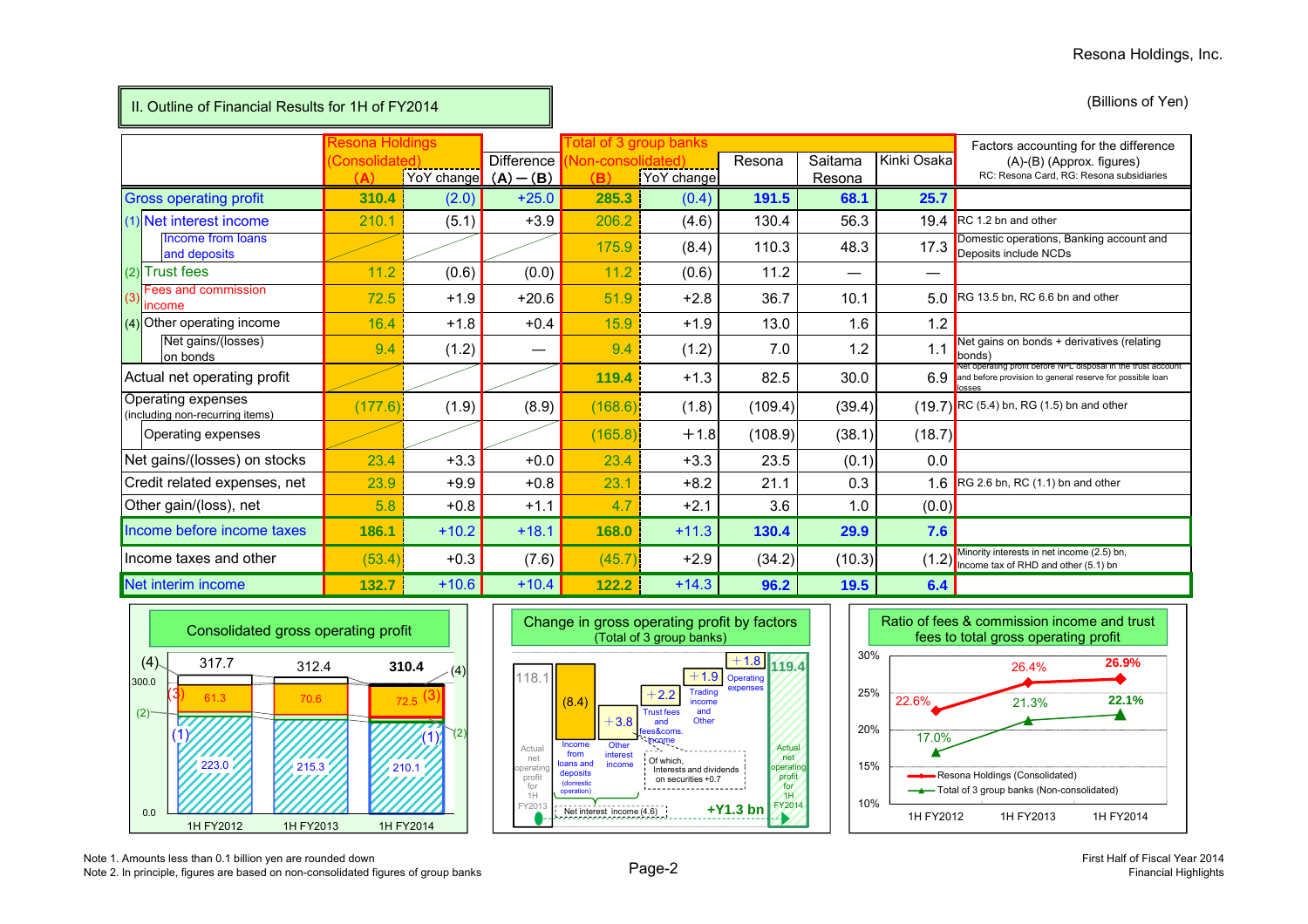

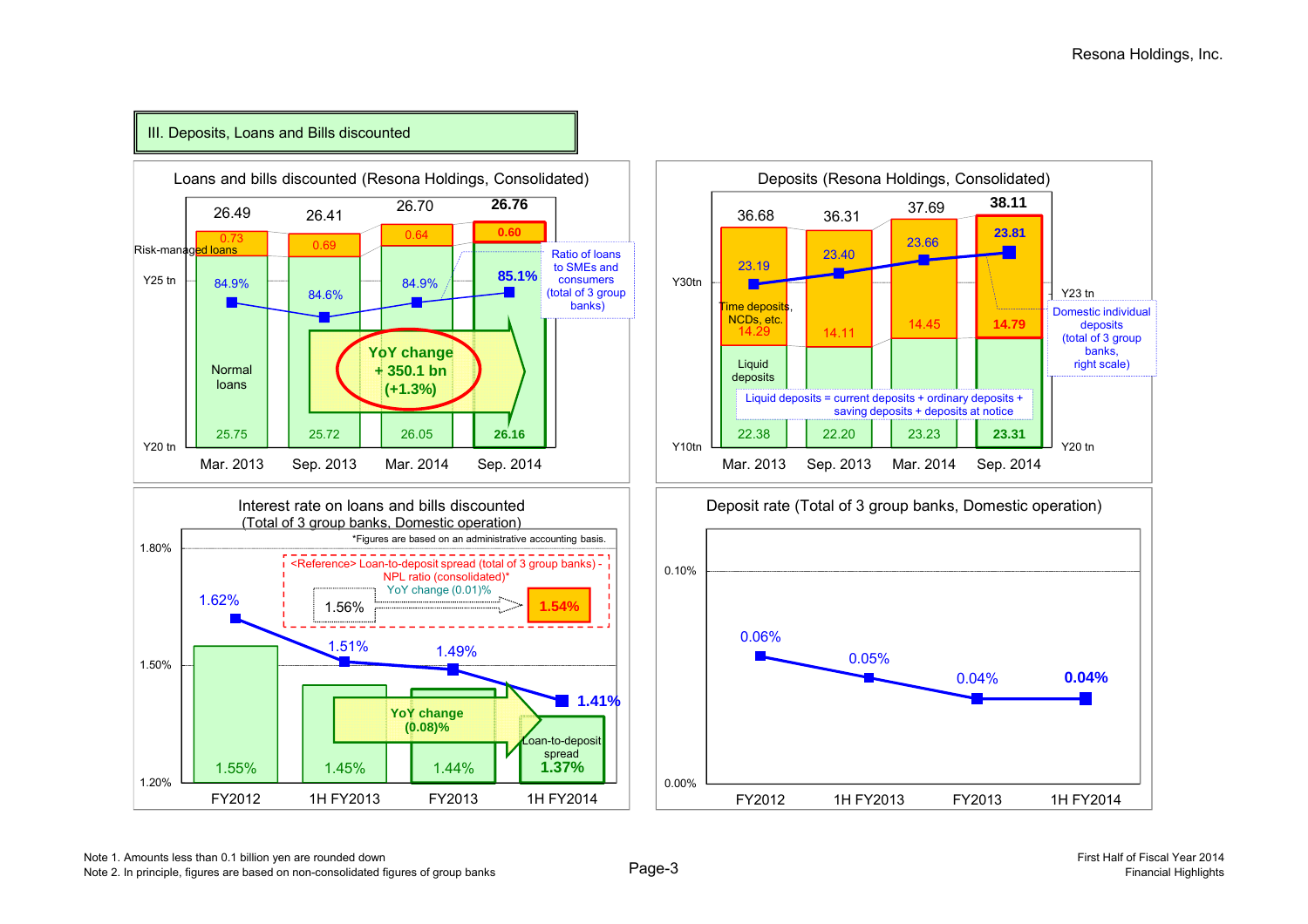## IV. Resona's Core Business

\*Figures are based on an administrative accounting basis.

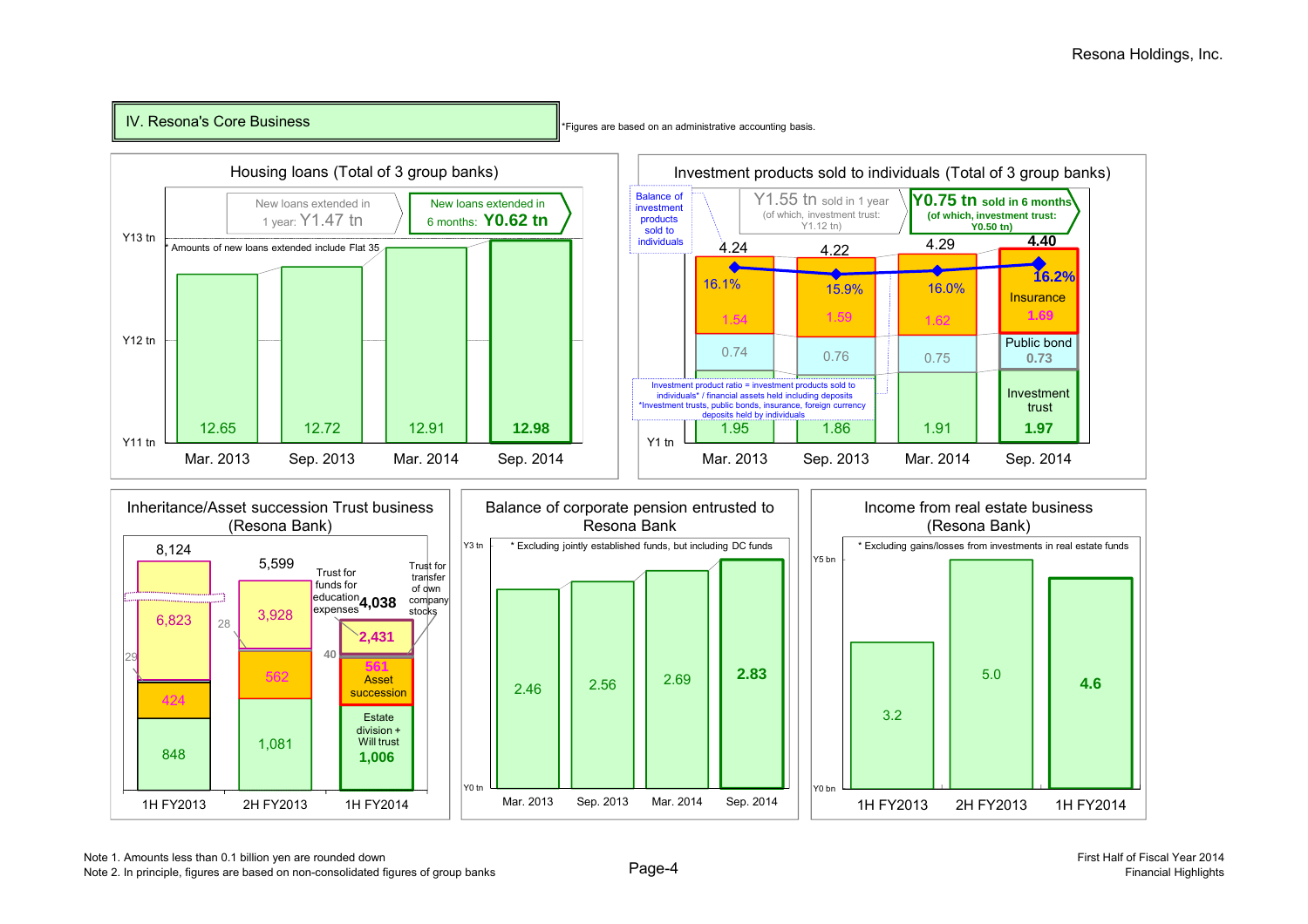(Billions of Yen)

## V. Classified Claims (NPL) and Credit Related Expenses

|     |                                    | Total of<br>3 group banks | Resona Bank | Saitama<br>Resona Bank | Kinki Osaka<br>Bank |
|-----|------------------------------------|---------------------------|-------------|------------------------|---------------------|
|     | Total credit-related expenses      | 23.1                      | 21.1        | 0.3                    | 1.6                 |
|     | Change from Sep. 30, '13           | $+8.2$                    | $+5.8$      | (0.4)                  | $+2.8$              |
| (1) | New bankruptcy, downward migration | (14.5)                    | (8.5)       | (3.6)                  | (2.2)               |
|     | Change from Sep. 30, '13           | $+0.9$                    | (1.4)       | $+0.8$                 | $+1.4$              |
| (2) | Upward migration                   | 4.0                       | 3.1         | 0.8                    | 0.1                 |
|     | Change from Sep. 30, '13           | (1.4)                     | (0.7)       | (0.1)                  | (0.6)               |
| (3) | Off-balancing and other            | 15.9                      | 13.4        | 1.3                    | 1.0                 |
|     | Change from Sep. 30, '13           | $+3.4$                    | $+2.8$      | (0.6)                  | $+1.2$              |
| (4) | Provision of general reserve       | 17.6                      | 13.1        | 1.8                    | 2.6                 |
|     | Change from Sep. 30, '13           | $+5.3$                    | $+5.0$      | (0.5)                  | $+0.7$              |

(1) Loss from new bankruptcy or deterioration in borrower category, etc.

(2) Reversal of loan loss reserve due to improvements in borrower category, etc.

(3) Collection of claims from "doubtful" or lower category borrowers, gain from reversal of loan loss reserve due to off-balancing, and gain from recoveries of write-off claims

(4) Net impact of actual transfer to and reversal from general reserve for possible loan losses

|             |                                   | Total of<br>3 group banks | Resona Bank | Saitama<br>Resona Bank | Kinki Osaka<br>Bank |  |              |                                  |
|-------------|-----------------------------------|---------------------------|-------------|------------------------|---------------------|--|--------------|----------------------------------|
|             | Unrecoverable or valueless claims | 57.0                      | 33.1        | 14.6                   | 9.2                 |  |              | Held to maturity                 |
| Risk claims |                                   | 287.4                     | 159.3       | 72.4                   | 55.5                |  |              | Available for sale <sup>*3</sup> |
|             | Special attention loans           | 101.0                     | 64.1        | 23.3                   | 13.5                |  |              | Change from                      |
|             | Total classified claims (NPL)     | 445.5                     | 256.6       | 110.4                  | 78.4                |  | <b>Bonds</b> |                                  |
|             | Change from Mar. 31, '14          | (38.8)                    | (29.0)      | $+0.1$                 | (9.9)               |  |              | <b>Stocks</b>                    |
|             | NPL ratio <sup>*1</sup>           | 1.60%                     | 1.38%       | 1.62%                  | 3.11%               |  | Other        |                                  |
|             | Change from Mar. 31, '14          | (0.14)%                   | $(0.16)\%$  | $(0.01)\%$             | $(0.31)\%$          |  |              |                                  |

\*1. NPL ratio = Total classified claims / Total claims defined under the Financial Reconstruction Act. (Banking and trust accounts) (Total of 3 group banks)

\*2. Reported figures do not include stocks issued by subsidiaries and affiliated companies and unlisted stocks.

\*3. The presented figures only include marketable securities. The figures presented in the table include securities, negotiable certificates of deposit (NCDs) included in "cash and due from banks" and a portion of "monetary claims bought."

400

500



## VI. Unrealized gains/(losses) on securities

|                                                                                                                                            | Total of<br>3 group banks | Resona Bank | Saitama<br>Resona Bank | Kinki Osaka<br>Bank                                   |                                  | Total of<br>3 group banks | Resona Bank | Saitama<br>Resona Bank | Kinki Osaka<br>Bank |
|--------------------------------------------------------------------------------------------------------------------------------------------|---------------------------|-------------|------------------------|-------------------------------------------------------|----------------------------------|---------------------------|-------------|------------------------|---------------------|
| coverable or valueless claims                                                                                                              | 57.0                      | 33.1        | 14.6                   | 9.2                                                   | Held to maturity                 | 69.1                      | 41.0        | 21.6                   | 6.4                 |
| k claims                                                                                                                                   | 287.4                     | 159.3       | 72.4                   | 55.5                                                  | Available for sale <sup>*3</sup> | 424.3                     | 326.1       | 83.0                   | 15.2                |
| cial attention loans                                                                                                                       | 101.0                     | 64.1        | 23.3                   | 13.5                                                  | Change from Mar. 31, '14         | $+91.5$                   | $+74.7$     | $+2.7$                 | $+4.0$              |
| assified claims (NPL)                                                                                                                      | 445.5                     | 256.6       | 110.4                  | 78.4                                                  | <b>Bonds</b>                     | 15.2                      | 3.0         | 8.6                    | 3.5                 |
| Change from Mar. 31, '14                                                                                                                   | (38.8)                    | (29.0)      | $+0.1$                 | (9.9)                                                 | <b>Stocks</b>                    | 402.6                     | 321.6       | 73.7                   | 7.2                 |
| . ratio <sup>*1</sup>                                                                                                                      | 1.60%                     | 1.38%       | 1.62%                  | 3.11%                                                 | Other                            | 6.4                       | 1.3         | 0.6                    | 4.4                 |
| Change from Mar. 31, '14                                                                                                                   | $(0.14)\%$                | $(0.16)\%$  | $(0.01)\%$             | $(0.31)\%$                                            |                                  |                           |             |                        |                     |
| o = Total classified claims / Total claims defined under the Financial Reconstruction Act.<br>and trust accounts) (Total of 3 group banks) |                           |             |                        | Balance of stock held (acquisition cost) <sup>4</sup> | 331.9                            | 263.9                     | 63.5        | 4.4                    |                     |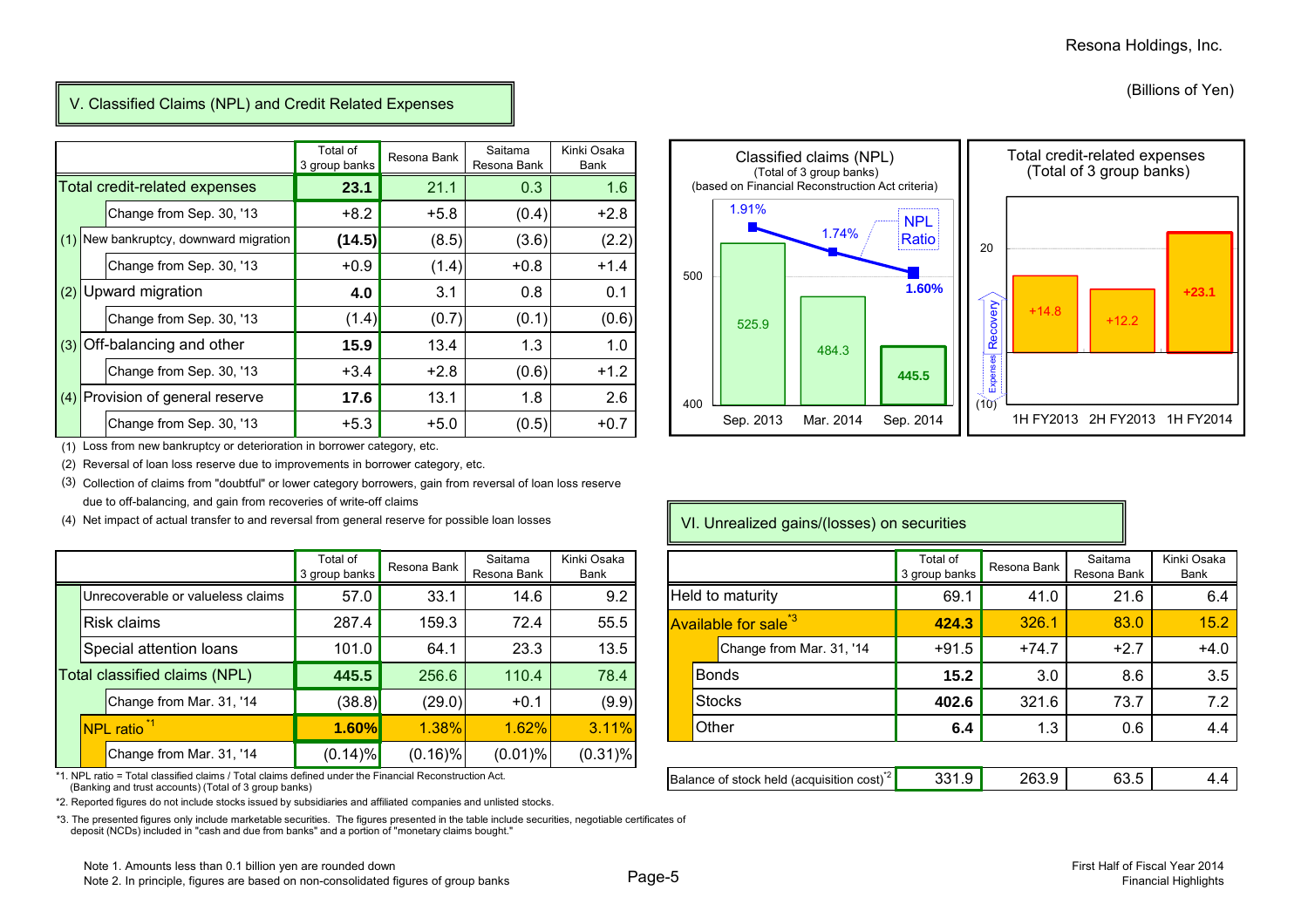(Billions of Yen)



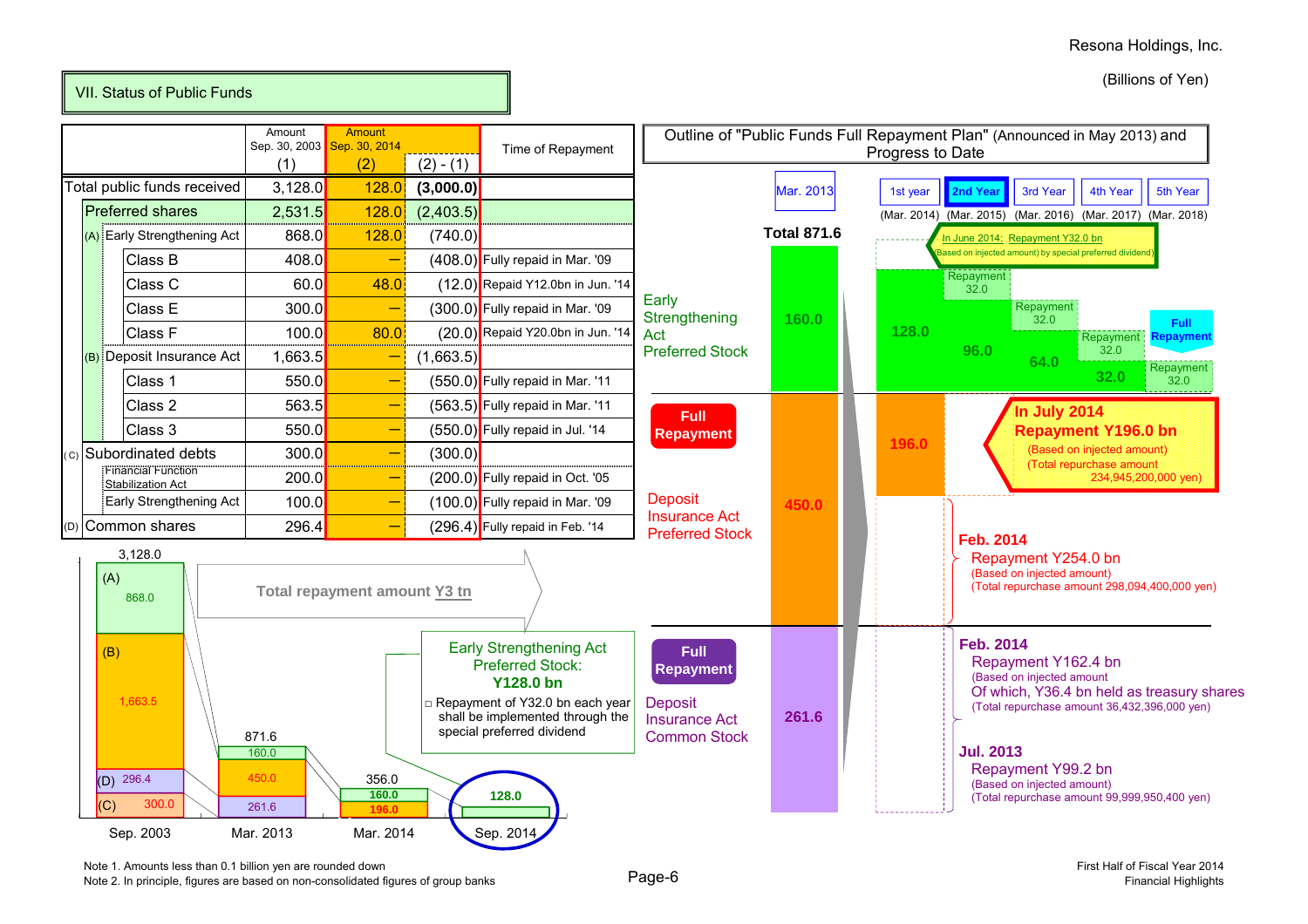## VIII. Capital Adequacy Ratio

|                                                                            |                    | Resona Holdings (Consolidated) |                                     |                                    |
|----------------------------------------------------------------------------|--------------------|--------------------------------|-------------------------------------|------------------------------------|
| Japanese Domestic Standard<br>(Billions of Yen/ %)                         | Mar. 2014          | Sep. 2014                      | Change from<br>Mar. 2014            | Regulato<br>minimu<br><u>ratio</u> |
| Capital adequacy ratio <sup>1</sup>                                        | 14.33%             | 13.71%                         | (0.62)%                             | 4.0%                               |
| Total qualifying capital                                                   | 2,278.5            | 2,175.9                        | (102.5)                             |                                    |
| Core Capital: instruments and reserves                                     | 2,285.7            | 2,182.7                        | (103.0)                             |                                    |
| Core Capital: regulatory adjustments                                       | 7.2                | 6.7                            | (0.4)                               |                                    |
| Risk weighted assets <sup>2</sup>                                          | 15,896.8           | 15,870.8                       | (25.9)                              |                                    |
| (Reference)<br><b>International Standard</b><br>Common Equity Tier 1 ratio | Mar. 2014<br>7.73% | Sep. 2014<br>7.15%             | Change from<br>Mar. 2014<br>(0.58)% |                                    |
| Tier 1 ratio                                                               | 9.38%              | 8.79%                          | (0.59)%                             |                                    |
| Total capital adequacy ratio                                               | 13.68%l            | 13.25%                         | $(0.43)\%$                          |                                    |
|                                                                            |                    |                                |                                     |                                    |

|                                        | Resona   |                | Saitama Resona |                    | Kinki Osaka |                |  |
|----------------------------------------|----------|----------------|----------------|--------------------|-------------|----------------|--|
| Japanese Domestic Standard             |          | (Consolidated) |                | (Non-consolidated) |             | (Consolidated) |  |
| (Billions of Yen/ %)                   | Mar.     | Sep.           | Mar.           | Sep.               | Mar.        | Sep.           |  |
|                                        | 2014     | 2014           | 2014           | 2014               | 2014        | 2014           |  |
| Capital adequacy ratio <sup>1</sup>    | 13.37%   | 14.28%         | 13.40%         | 13.60%             | 13.20%      | 11.25%         |  |
| Total qualifying capital               | 1,547.5  | 1,650.4        | 435.5          | 449.1              | 176.8       | 152.6          |  |
| Core Capital: instruments and reserves | 1,555.3  | 1,653.3        | 449.3          | 464.6              | 176.8       | 152.6          |  |
| Core Capital: regulatory adjustments   | 7.7      | 2.9            | 13.8           | 15.4               |             |                |  |
| Risk weighted assets <sup>2</sup>      | 11,572.4 | 11,555.6       | 3,248.4        | 3,300.5            | 1,338.5     | 1,356.4        |  |



\*1. Capital adequacy ratio is calculated in accordance with the Notification on Capital Adequacy (Basel 3).

\*2. For the methodology to calculate the credit risk-weighted assets, Resona Holdings, Resona Bank and Saitama Resona Bank adopt the A-IRB approach,

**Regulatory** minimum ratio

14,000.0

Mar. '14 Increase

of loans

Decline in PD/LGD, upward migration of obligor ratings

Marketinvestment

**Y(25.9) bn (+0.02%)**

and Kinki Osaka Bank adopts the F-IRB approach.

Other Sep. '14